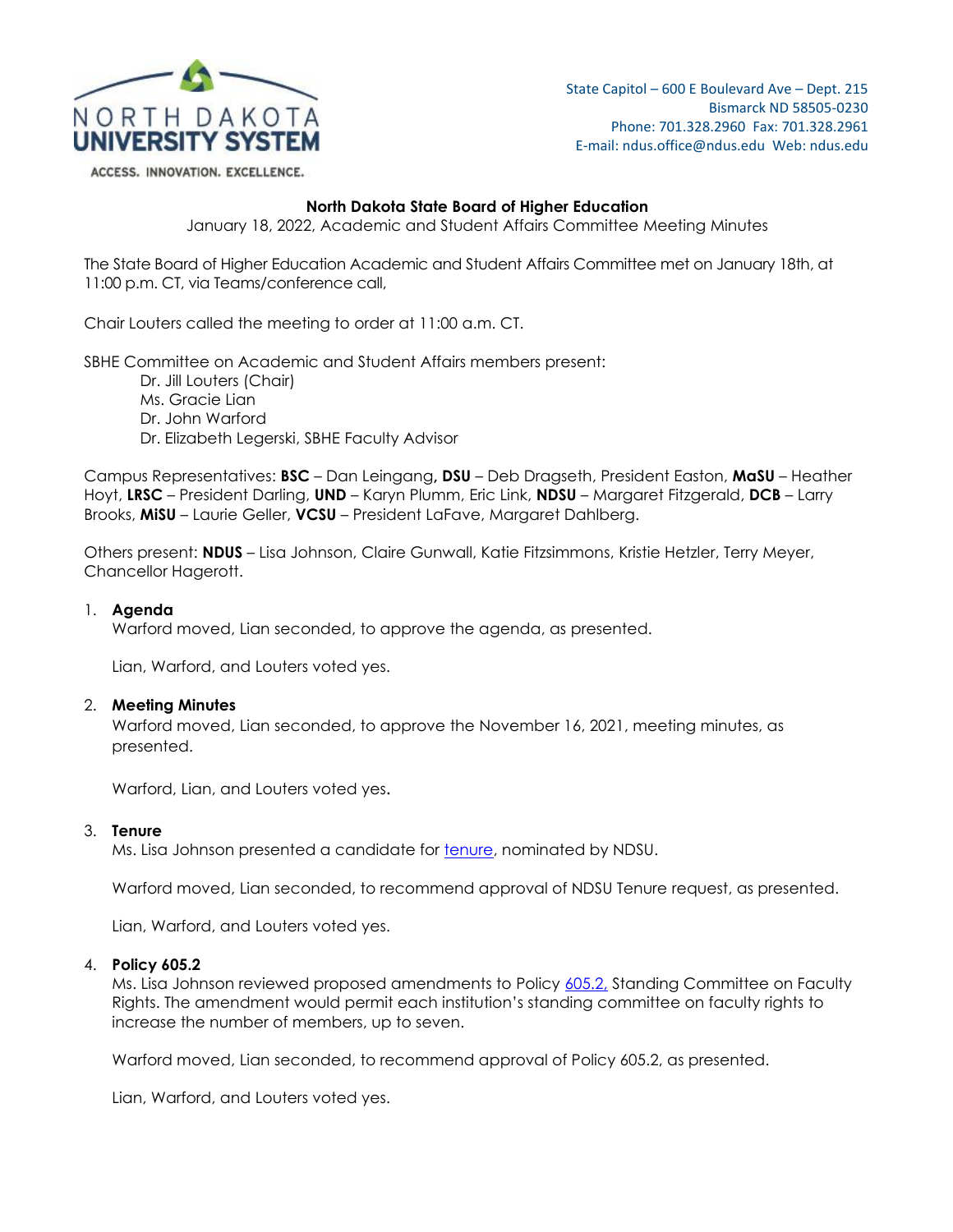# **Discussion on creating efficiencies in summarizing requests to the SBHE and SBHE Committees**

Ms. Johnson provided information on the current process and request feedback from committee members when they are reviewing the summary page of a request for approval and/or recommendation by the committee. She explained the system office staff is working to improve content that is associated with the summaries, and requesting the necessary documentation for the new program demands within our state. The committee members were in favor of the current summary and process. They noted the process for all Board members to have the ability to remove any item(s) from the consent agenda at a full Board meeting and be further discussed is important. Members also indicated that they appreciate the institutions attendance and their overview/information on their requests.

# **New Academic Program Requests** (final authority at SBHE ASAC)

- 3. [Bismarck State College](https://ndusbpos.sharepoint.com/:b:/s/NDUSSBHE/EU69tmnI_6BCt-1sFWDwj3YBwuCLYebSQzAG0PVWh-cNGQ?e=cMuIfi) (presented by Dr. Leingang)
	- a. UG Certificate in Environmental and Safety Regulations
	- b. B.A.S. in Finance
	- c. B.A.S. in Mechatronics Engineering Technology

Warford moved, Lian seconded, to approve BSC's new program requests, items 3 a - c.

Lian, Warford, and Louters voted yes.

- 4. [Dickinson State University](https://ndusbpos.sharepoint.com/:b:/s/NDUSSBHE/EdyJLgpk2DhBuvDDijpqMawBAppHe4Nrn6pj07hgy11vFw?e=yAcZp6) (presented by Dr. Dragseth)
	- a. UG Certificate in Meat Processing
	- b. UG Certificate and A.A.S. in Diesel Technology
	- c. UG Certificate and A.A.S. in Information Technology

Warford moved, Lian seconded, to approve DSU's new program requests, items 4a - c.

Warford, Lian, and Louters voted yes

- 5. [North Dakota State University](https://ndusbpos.sharepoint.com/:b:/s/NDUSSBHE/ER9EVw-4NuxFmPxdgaahM8YBzLsHRx9wz1ANyGCMBRrQcg?e=XQH53A) (presented by Dr. Fitzgerald)
	- a. Minor in Cultural Diversity
	- b. UG Certificate in Business Analytics
	- c. UG Certificate in Professional Ethics
	- d. UG and GR Certificate in Professional Writing
	- e. B.S. in Supply Chain Management

Warford moved, Lian seconded, to approve NDSU's new program requests, items 5a - e.

Lian, Warford, and Louters voted yes.

- 6. [University of North Dakota](https://ndusbpos.sharepoint.com/:b:/s/NDUSSBHE/Ee-8B9TS09tIuwTkjryITmsBOAHT-i9ydcDYjq3u90oLiw?e=kOmKlo) (presented by Mr. Link)
	- a. Minor in Accountancy
	- b. UG Certificate in Diverse Perspectives for Professionals
	- c. UG Certificate in Women & Gender Studies
	- d. GR Certificate in Computer Science Education
	- e. GR Certificate in Health and Wellness Coaching
	- f. GR Certificate in Instructional Coaching
	- g. M.S. in Applied Statistics

Warford moved, Lian seconded, to approve UND's new program requests, items 6a - g.